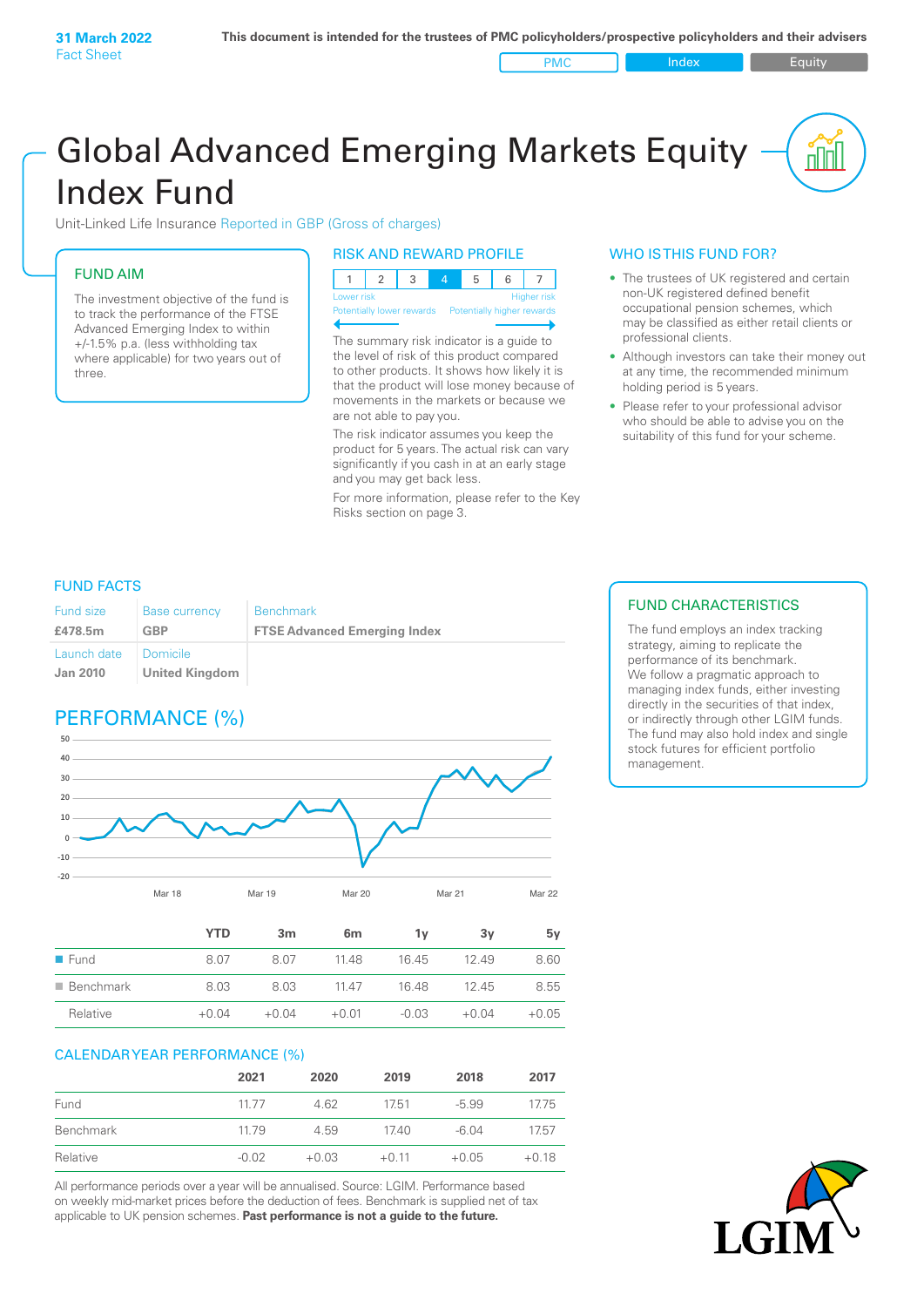# Global Advanced Emerging Markets Equity Index Fund

Unit-Linked Life Insurance Reported in GBP (Gross of charges)

## PORTFOLIO BREAKDOWN

All data source LGIM unless otherwise stated. Totals may not sum due to rounding. In order to minimise transaction costs, the Fund will not always own all the assets that constitute the index and on occasion it will own assets that are not in the index. The number of fund holdings can differ from the index due to corporate events and proxy holdings.



## SECTOR (%)

| ■ Technology               | 32.7 |
|----------------------------|------|
| $\blacksquare$ Financials  | 20.9 |
| ■ Basic Materials          | 11.4 |
| $\blacksquare$ Industrials | 6.7  |
| ■ Consumer Staples         | 6.2  |
| ■ Consumer Discretionary   | 5.6  |
| ■ Telecommunications       | 5.4  |
| ■ Energy                   | 5.2  |
| <b>Utilities</b>           | 2.8  |
| $\blacksquare$ Other       | 3.2  |
|                            |      |

|  | <b>MARKET CAPITALISATION (%)</b> |  |
|--|----------------------------------|--|

| ■ Large            | 82.9 |
|--------------------|------|
| $\blacksquare$ Mid | 17.1 |

■ Top 10 holdings 32.6% ■ Rest of portfolio 67.4% No. of holdings in fund 471 No. of holdings in index 449

## TOP 10 HOLDINGS (%)

| Taiwan Semiconductor Manufacturing Co 19.2 |                |
|--------------------------------------------|----------------|
| Vale                                       | 3.2            |
| Mediatek                                   | 1.8            |
| Hon Hai Precision Industry Co              | 1.7            |
| Petroleo Brasileiro Pref                   | 1.5            |
| America Movil Sab De CV                    | 12             |
| Itau Unibanco Holding Pref                 | 11             |
| Petroleo Brasileiro                        | 11             |
| FirstRand                                  | 1 <sub>0</sub> |
| <b>Naspers</b>                             | ი 9            |
|                                            |                |

#### COUNTRY (%)

|   | Taiwan         | 47.0 |
|---|----------------|------|
|   | Brazil         | 19.0 |
|   | South Africa   | 12.5 |
|   | Mexico         | 7.2  |
|   | Thailand       | 6.6  |
|   | Malaysia       | 4.8  |
|   | Turkey         | 1.1  |
| Ê | Greece         | 0.9  |
|   | Hungary        | 0.6  |
|   | Czech Republic | 0.4  |
|   |                |      |



The Index Fund Management team comprises 25 fund managers, supported by two analysts. Management oversight is provided by the Global Head of Index Funds. The team has average industry experience of 15 years, of which seven years has been at LGIM, and is focused on achieving the equally important objectives of close tracking and maximising returns.